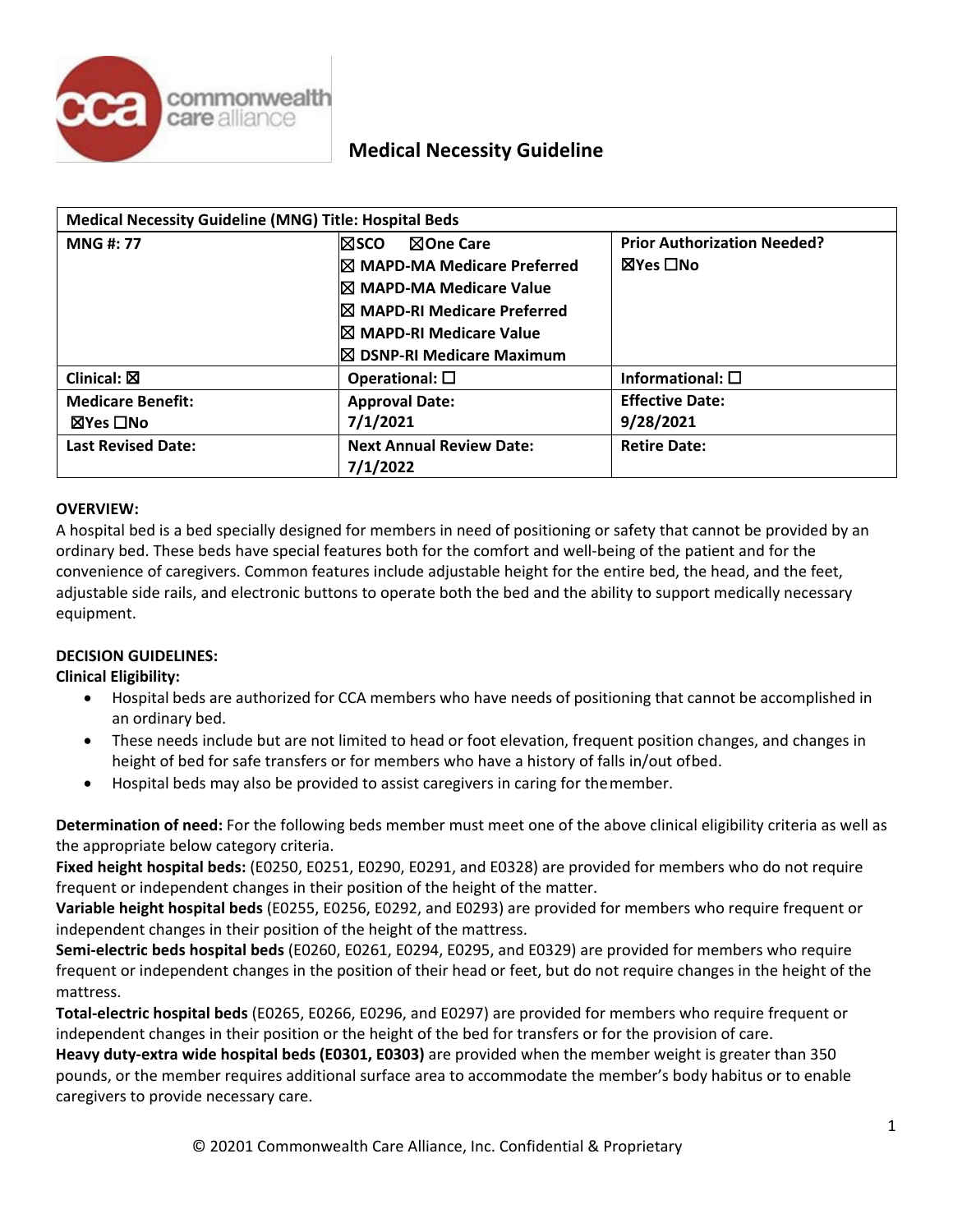

**Extra heavy-duty, extra wide hospital bed** (E0302, E0304) is covered if the beneficiary meets one of the criteria for a hospital bed and the beneficiary's weight exceeds 600 pounds.

#### **LIMITATIONS/EXCLUSIONS:**

Hospital beds are not provided to members who:

- Can be adequately positioned in a regular bed with or without additional pillows orwedges.
- Already have equipment that serves the same purpose and is able to meet theirneed
- Are able to use less costly equipment to meet their need
- Are not reasonably expected to obtain a meaningful contribution to the treatment of their illness or injury from its use
- Can the member operate the standard control pendant for the bed?

### **KEY CARE PLANNING CONSIDERATIONS:**

- Does the member require a specific mattress height for safety or transfers?
- Is any additional equipment used with the bed such as trapeze, over the bed table, tractionequipment?
- Does the member require bed rails? If so full or half rails? If half rails head of bed only or both head and foot of bed?
- Does the member require padding or covers for safety?

#### **The Following HCPCS codes are covered when medically necessary, without prior authorization:**

| Code  | <b>Description</b>                                                                                                         |  |
|-------|----------------------------------------------------------------------------------------------------------------------------|--|
| E0250 | Hospital bed, fixed height, with any type side rails, with mattress                                                        |  |
| E0251 | Hospital Bed, fixed height, with any type side rails, without mattress                                                     |  |
| E0255 | Hospital bed, variable height, hi-lo, with any type side rails, with mattress                                              |  |
| E0256 | Hospital bed, variable height, hi-lo, with any type side rails, without mattress                                           |  |
| E0260 | Hospital bed, semi-electric (head and foot adjustment), with any type side rails, with<br>mattress                         |  |
| E0261 | Hospital bed, semi-electric (head and foot adjustment), with any type side rails, without<br>mattress                      |  |
| E0265 | Hospital bed, total electric (head, foot and height adjustments), with any type side rails,<br>with mattress               |  |
| E0266 | Hospital bed, total electric (head, foot and height adjustments), with any type side rails,<br>without mattress            |  |
| E0270 | AAC+30% (Purchase) Hospital bed, institutional type includes: oscillating, circulating and<br>Stryker frame, with mattress |  |
| E0290 | Hospital bed, fixed height, without side rails, with mattress                                                              |  |
| E0291 | Hospital bed, fixed height, without side rails, without mattress                                                           |  |
| E0292 | Hospital bed, variable height, hi-lo, without side rails, with mattress                                                    |  |
| E0293 | Hospital bed, variable height, hi-lo, without side rails, without mattress                                                 |  |
| E0294 | Hospital bed, semi-electric (head and foot adjustment), without side rails, with mattress                                  |  |
| E0295 | Hospital bed, semi-electric (head and foot adjustment), without side rails, without<br>mattress                            |  |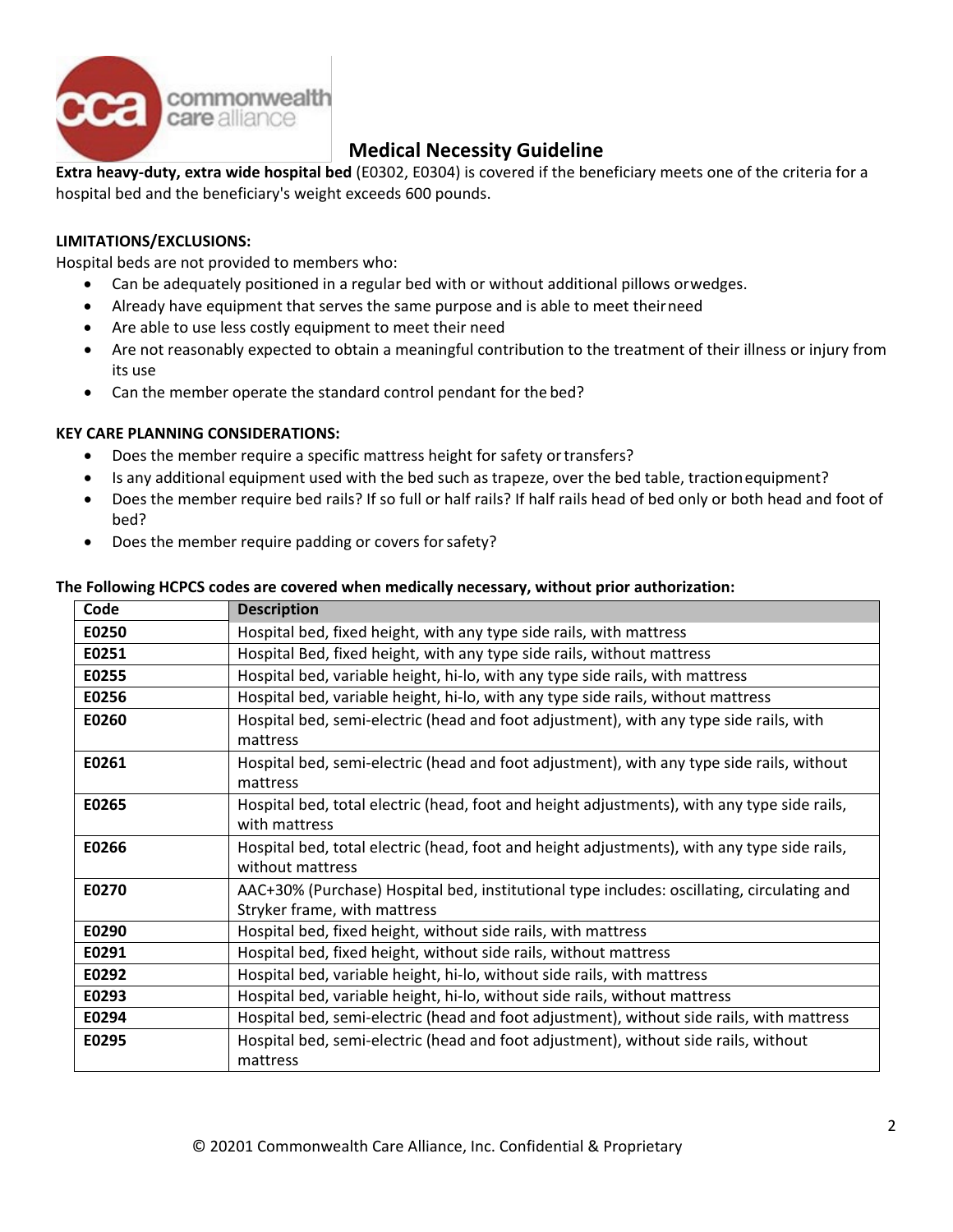

| E0296 | Hospital bed, total electric (head, foot and height adjustments), without side rails, with<br>mattress    |
|-------|-----------------------------------------------------------------------------------------------------------|
| E0297 | Hospital bed, total electric (head, foot and height adjustments), without side rails, without<br>mattress |
| E0300 | Pediatric crib, hospital grade, fully enclosed, with or without top enclosure                             |
|       |                                                                                                           |
|       |                                                                                                           |

#### **The following HCPCS Codes require a prior authorization.**

| Code  | <b>Description</b>                                                                                                                                                      |
|-------|-------------------------------------------------------------------------------------------------------------------------------------------------------------------------|
| E0301 | Hospital bed, heavy duty, extra wide, with weight capacity greater than 350 pounds, but<br>less than or equal to 600 pounds, with any type side rails, without mattress |
| E0302 | Hospital bed, extra heavy duty, extra wide, with weight capacity greater than 600 pounds,<br>with any type side rails, without mattress                                 |
| E0303 | Hospital bed, heavy duty, extra wide, with weight capacity greater than 350 pounds, but<br>less than or equal to 600 pounds, with any type side rails, with mattress    |
| E0304 | Hospital bed, extra heavy duty, extra wide, with weight capacity greater than 600 pounds,<br>with any type side rails, with mattress                                    |
| E0328 | Hospital bed, pediatric, manual, 360-degree side enclosures, top of headboard, footboard<br>and side rails up to 24 inches above the spring, includes mattress          |

#### **AUTHORIZATION DOCUMENTATION REQUIREMENTS:**

- Standard Written order (SWO)
- Face to face note- A practitioner (MD, DO, DPM, PA, NP, CNS) has had a face-to-face examination with the member within the six months prior to the written order.
- Letter of medical necessity (LMN) information (including continued need/use ifapplicable)
	- $\circ$  If the face to face note does not provide the medical necessity information an LMN should be included in the submitted documentation.
- Manufacturer's quote for code E0328.

#### **REGULATORY NOTES:**

N/A

#### **RELATED REFERENCES:**

This MNG guide is not a rigid rule. CCA has the mission to address all of our complicated members' health needs. Care partners can identify members with Behavioral Health and HOPE (\*) challenges who may benefit from extending these

© 20201 Commonwealth Care Alliance, Inc. Confidential & Proprietary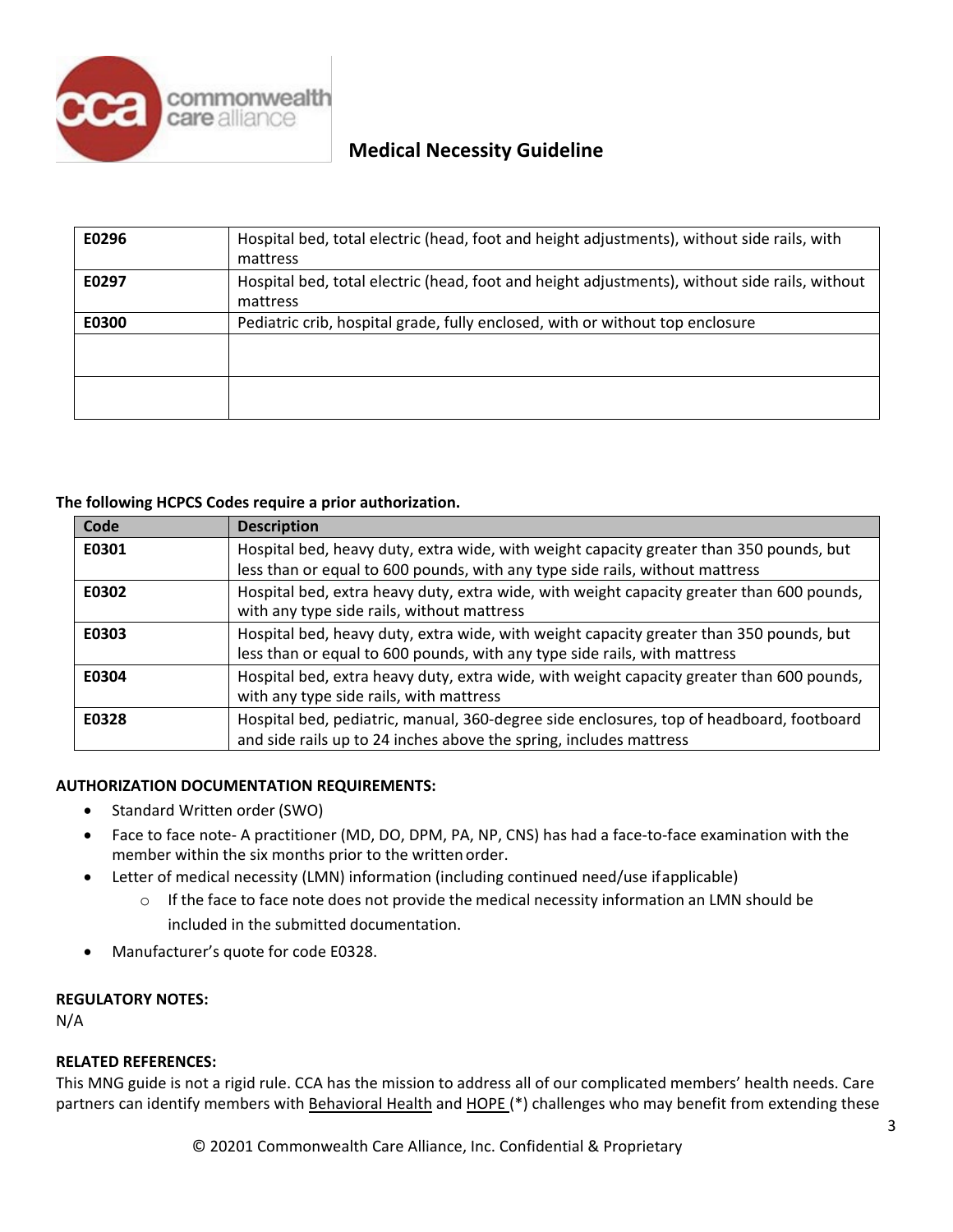

guidelines to support our at-risk members' unique health challenges. CCA encourages our clinicians to clearly document our members' unique health contexts when requesting care which does not meet this formal DST's conditions and recommendations.

\*High Opiate Patient Engagement = members with high doses of opiates whom we hope to help by treating their pain alternatively and reducing their exposure to dangerous opiates.

**Medicare Local Coverage Determination (LCD): Hospital Beds and Accessories (L33820)** Mass Health Guidelines for Medical Necessity Determination for Hospital Beds; Mass Health; 130 CMR 450.204: Medical Necessity; 130CMR 428.402 Definitions; 130CMR 409.402: Definitions**;** 130CMR 409.414 Non-covered services **ATTACHMENTS:**

| <b>EXHIBIT A</b> |  |
|------------------|--|
| ________         |  |

#### **REVISION LOG:**

| <b>REVISION</b><br><b>DATE</b> | <b>DESCRIPTION</b> |
|--------------------------------|--------------------|
|                                |                    |
|                                |                    |
|                                |                    |